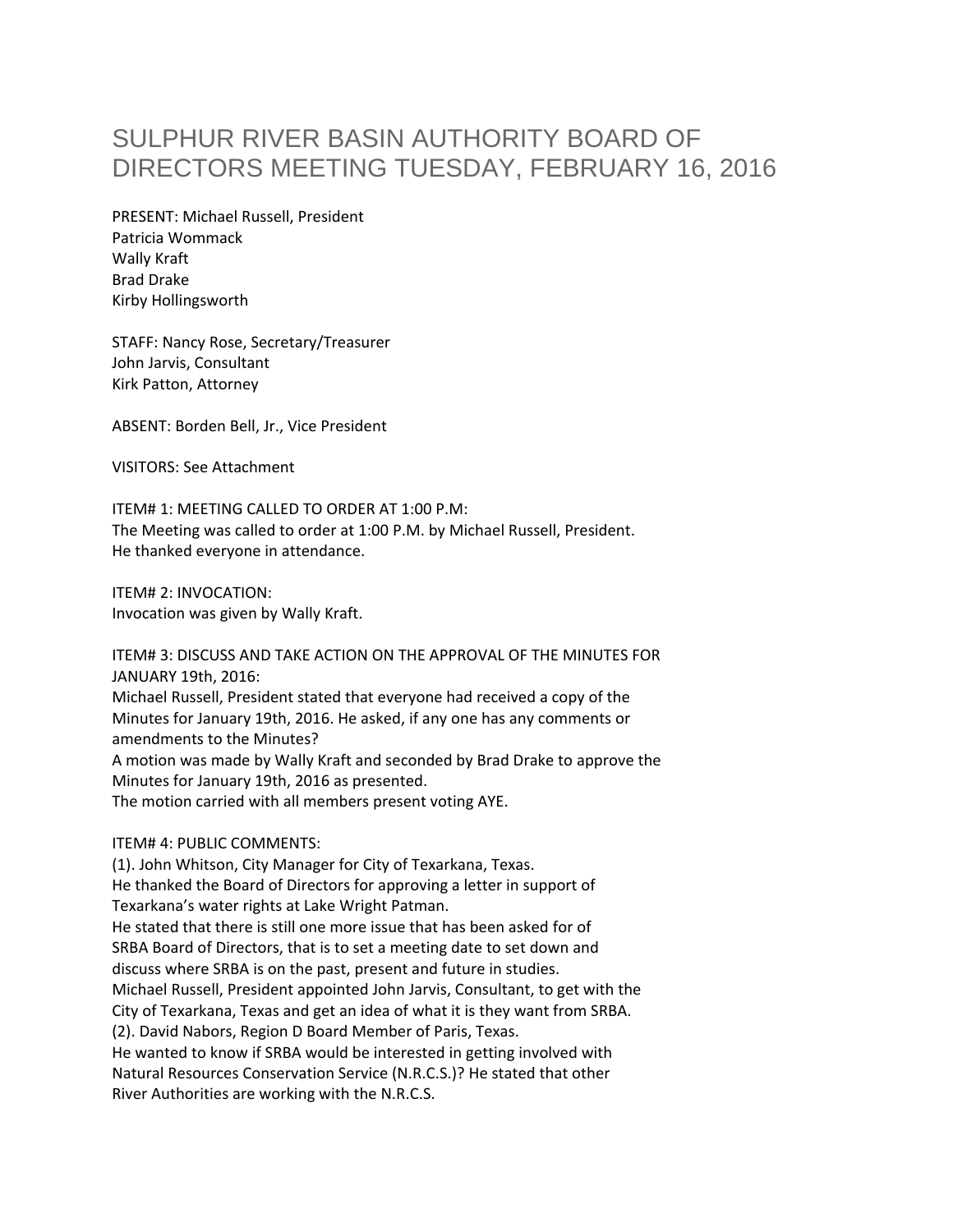Michael Russell, President and Wally Kraft stated that SRBA would be checking in on this matter. It will be put on the next month "Agenda".

ITEM# 5: DISCUSS AND TAKE ACTION ON THE REPORTS OF THE CASH POSITION AND EXPENDITURES:

Michael Russell, President stated that we have \$819,784.27 in the Checking Account as of February 8, 2016.

A motion was made by Kirby Hollingsworth and seconded by Brad Drake to approve the Cash Position and Expenditures Reports as presented. The motion carried with all members present voting AYE.

ITEM# 6: UPDATES ON THE CLEAN RIVERS PROGRAM:

Dr. Mike Buttram stated that Sulphur River was full of water. He stated that we were on schedule with all the water monitoring. He stated that he was working with North Texas Municipal Water District on helping with their water monitoring.

ITEM# 7: UPDATES ON REGION D:

Patricia Wommack stated that Region D last meeting was on January 20, 2016. She stated that there will not be a February meeting, the next meeting is set for March 16, 2016. (There will be a Public Meeting and then the regular Region D Meeting on the same day).

She stated they re‐elected Linda Price, Chairman and George Frost, Vice Chair and Bill Kirby, Secretary. JoAnn Duman and Bob Staton were elected to the Executive Committee (Members At Large).

She stated that Temple McKinnon, Project Manager for Region D, has been replaced with Ron Ellis.

She stated that they approved a \$10,000 amendment to the Espey Agreement to cover completion of Round 4 Water Planning and or preparing to start working on Round 5.

Brad Drake asked how much money does Region D receives each year. Patricia Wommack did not know. George Frost stated that they receive \$200,000 every 5 years.

ITEM# 8: DISCUSS AND TAKE ACTION CONCERNING FIRST AMENDMENT TO AGREEMENT FOR ENGINEERING SERVICES BETWEEN SULPHUR RIVER BASIN AUTHORITY AND ESPEY CONSULTANTS, INC. d/b/a RPS ESPEY, "PROVIDING FOR SULPHUR RIVER BASIN INSTREAM FLOW STUDY, PHASE 2".

Michael Russell, President stated that each Board Member has a copy of the "Agreement" that was discussed by Woody Frossard, Tarrant Regional Water District, at the last monthly meeting.

There was much discussion about the "Scope of Work" for FY2016. Wally Kraft asked if we are not able to do the Dam Safety, can the Lake level be raised? Kirby Hollingsworth spoke regarding his concern of the water availability and yield E‐Flow.

Brad Drake asked if there were a new state of drought of records? A motion was made by Wally Kraft and seconded by Kirby Hollingsworth to Adopt the Resolution to RESOLVED, that Sulphur River Basin Authority is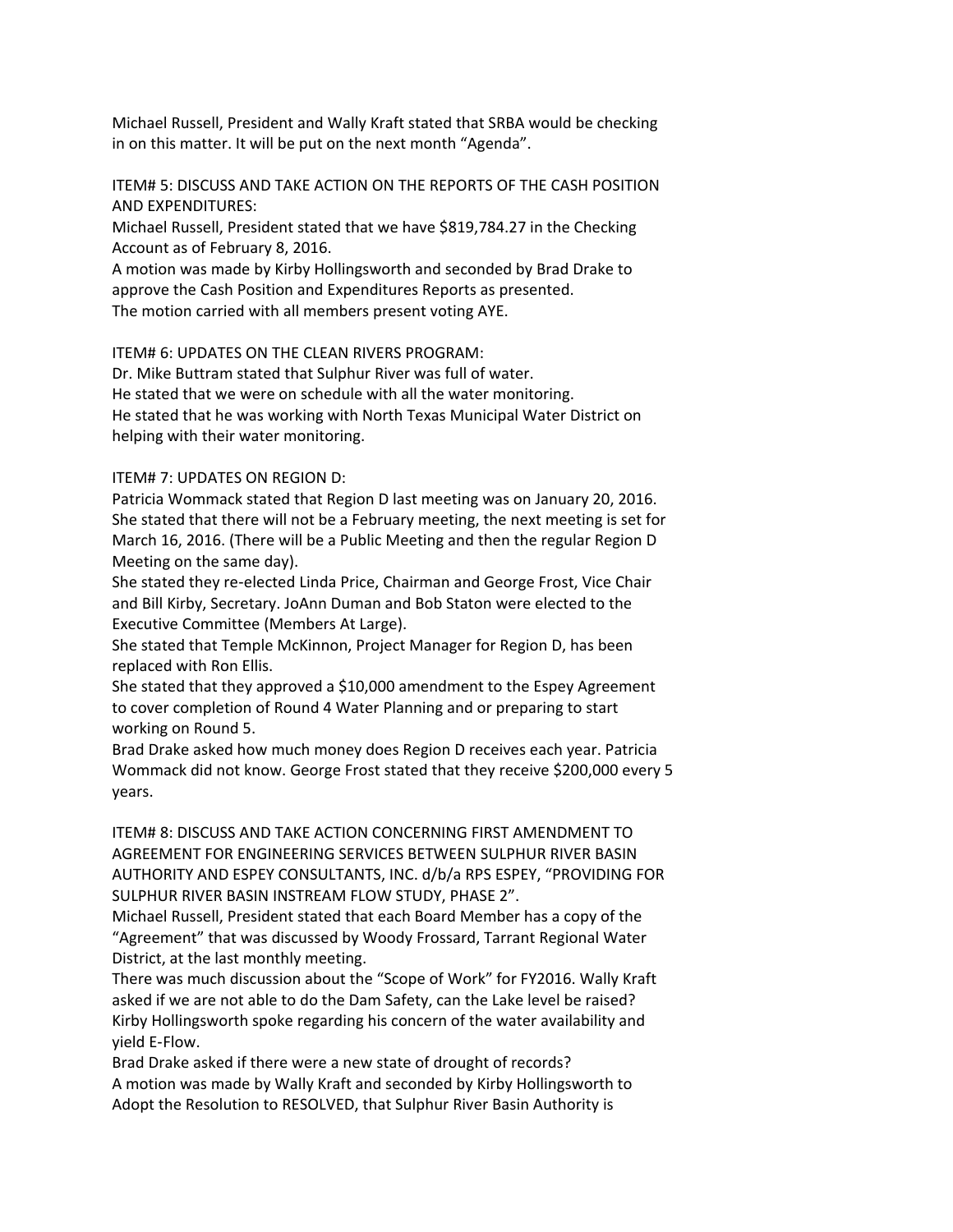authorized to enter into First Amendment to Agreement for Engineering Services with Espey Consultants, Inc., d/b/a RPS Espey, concerning Sulphur River Basin Instream Flow Study, Phase 2, in accordance with the terms and provisions presented at this meeting of the Board of Directors; a copy of said First Amendment to Agreement for Engineering Services is attached to these Resolutions.

The motion carried with Wally Kraft, Kirby Hollingsworth, Brad Drake and Michael Russell voting AYE.

Patricia Wommack, Abstained

ITEM# 9: DISCUSS AND TAKE ACTION CONCERNING FOURTH MODIFICATION TO PROFESSIONAL SERVICES AGREEMENT BETWEEN SULPHUR RIVER BASIN AUTHORITY AND SULPHUR BASIN GROUP, PLLC, PROVIDING FOR CY2016 SUPPORT SERVICES WORK ORDER # 2:

Michael Russell, President stated that each Board Members has a copy of the Agreement that was discussed by Woody Frossard, Tarrant Regional Water District at last monthly meeting.

Mr. Kirk Patton, Attorney stated that the SRBA Board of Directors could not "Adopt" the Option 1, for \$41,975 at this time; he stated that it is not worded in the Agreement. It will have to be put back on next month's Agenda to discuss and take any action.

Patricia Wommack asked why are we paying \$120,000 for Program Support in Task 3, and why are we paying for SBG to talk to the Sunset Commission? Brad Drake stated that you are saying we will be spending the \$120,000 regardless? John Jarvis answered with a yes/pretty much.

A motion was made by Kirby Hollingsworth and seconded by Wally Kraft to Adopt the Resolution to RESOLVED, that Sulphur River Basin Authority is authorized to enter into Fourth Modification to Professional Services Agreement with Sulphur Basin Group, PLLC, in accordance with the terms and provisions presented at this meeting of the Board of Directors; without Option 1 amount \$41,975.00 and Option 1 will to be added to the Agenda for next month to discuss and take action.

The motion carried with Kirby Hollingsworth, Wally Kraft, Brad Drake and Michael Russell voting AYE.

Patricia Wommack‐Abstained.

ITEM# 10: UPDATES ON THE FEASIBILITY STUDY:

John Jarvis stated that he has been in communication with the Ft. Worth, Texas District Division/HQ of the Corps of Engineers.

He stated that the current date for Tentatively Selected Plan that was set for August 2016 is running behind time. It will be hard pressed to get it done this year.

He stated that he hoped to have more information by next monthly meeting. He stated that the Corps of Engineers will be having (2) Public Meetings this month. One will be on Tuesday, February 23rd, 2016 @ 6:00 P.M. at the Truman Arnold Building at the Texarkana College and the second one will be on Wednesday, February 24th, 2016 at 6:00 P.M. at the Mt. Pleasant Civic Center.